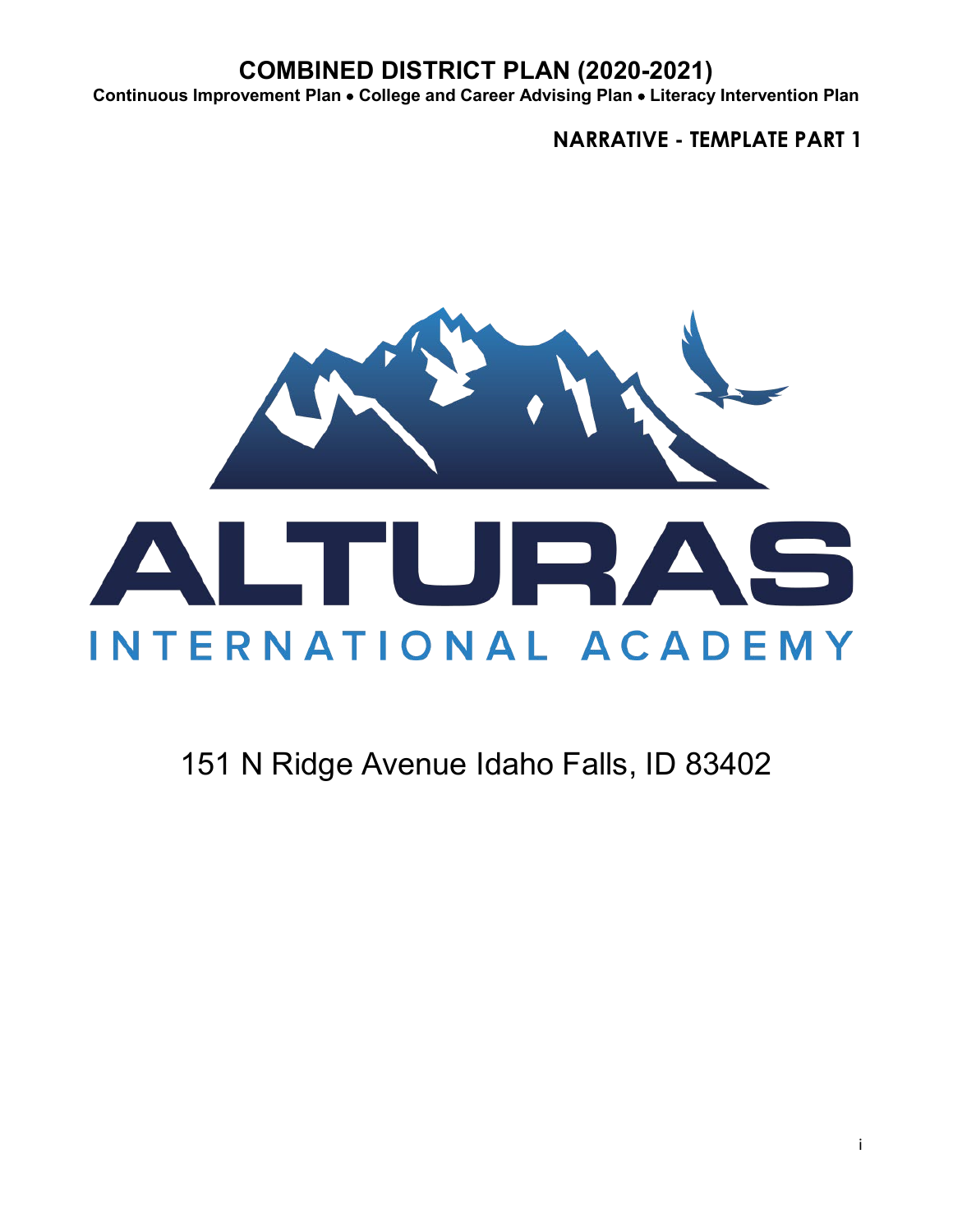**Continuous Improvement Plan** • **College and Career Advising Plan** • **Literacy Intervention Plan**

### **NARRATIVE - TEMPLATE PART 1**

### **OVERVIEW OF STATUTORY REQUIREMENTS**

Pursuant to Section 33-320, Idaho Code, districts and charter schools must review, update, and post an annual Continuous Improvement Plan to the district or charter school website by **October 1** each year. Pursuant to Sections 33-1212A and 33-1616, Idaho Code, districts and charter schools must create / update their annual College and Career Advising and Mentoring Plan and annual Literacy Intervention Plan and submit them to the Office of the State Board of Education by **October 1** each year. **Plans should be submitted to [plans@osbe.idaho.gov](mailto:plans@osbe.idaho.gov)**.

The following sections of statute and rule relate to the district plans:

- [Idaho Code](https://legislature.idaho.gov/statutesrules/idstat/Title33/T33CH3/SECT33-320/) §33-320 Continuous Improvement Plan
- [Idaho Code §33-1212A](https://legislature.idaho.gov/statutesrules/idstat/Title33/T33CH12/SECT33-1212A/) College and Career Advising and Mentoring Plan
- [Idaho Code §33-1616](https://legislature.idaho.gov/statutesrules/idstat/Title33/T33CH16/SECT33-1616/) Literacy Intervention Plan
- 
- 
- [Idaho Code §33-1614](https://legislature.idaho.gov/statutesrules/idstat/Title33/T33CH16/SECT33-1614/) Literacy interventions for individual students
- [IDAPA 08.02.01.801](https://adminrules.idaho.gov/rules/current/08/0201.pdf) Literacy Intervention Plan and College and Career Advising and Mentoring Plan

More detailed summaries of the statutory requirements for each plan are included in the stand-alone templates provided on our website at [https://boardofed.idaho.gov/k-12-education/school-district](https://boardofed.idaho.gov/k-12-education/school-district-charter-school-planning-training/)[charter-school-planning-training/.](https://boardofed.idaho.gov/k-12-education/school-district-charter-school-planning-training/)

### **POSTING / SUBMITTING YOUR PLAN**

 If you are using this template to create a Combined District Plan, **you must submit it to the Office of the State Board of Education via e-mail** (in PDF or Word and Excel) **by October 1.** Plans should be submitted to **[plans@osbe.idaho.gov](mailto:plans@osbe.idaho.gov)**. Combined District Plans must also be posted to your website (by October 1) to meet the posting requirements for the Continuous Improvement Plans. When you submit your plan to our office, please also provide a hyperlink to the section of your website where the Combined District Plan is posted.

### **GENERAL GUIDANCE FOR USING THE PLAN TEMPLATES**

**Please Note: Charter schools with performance certificates that meet** *all* **of the requirements of the Combined Plan, including a link to the charter school's report card (on idahoschools.org) and Benchmarks (performance targets) for required metrics, may submit their performance certificate in lieu of part or all of the Combined Plan.** If you are interested in this option, please contact our staff in advance to discuss your performance certificate and its alignment to the required plans.

#### **2020-2021 Templates for the Combined District Plan**

1) Districts and charter schools (Local Education Agencies or LEAs) are not required to submit any of your plans in our provided templates. You may provide your plan in any format you choose. If you are submitting your plan in a locally-developed format, we encourage you to use our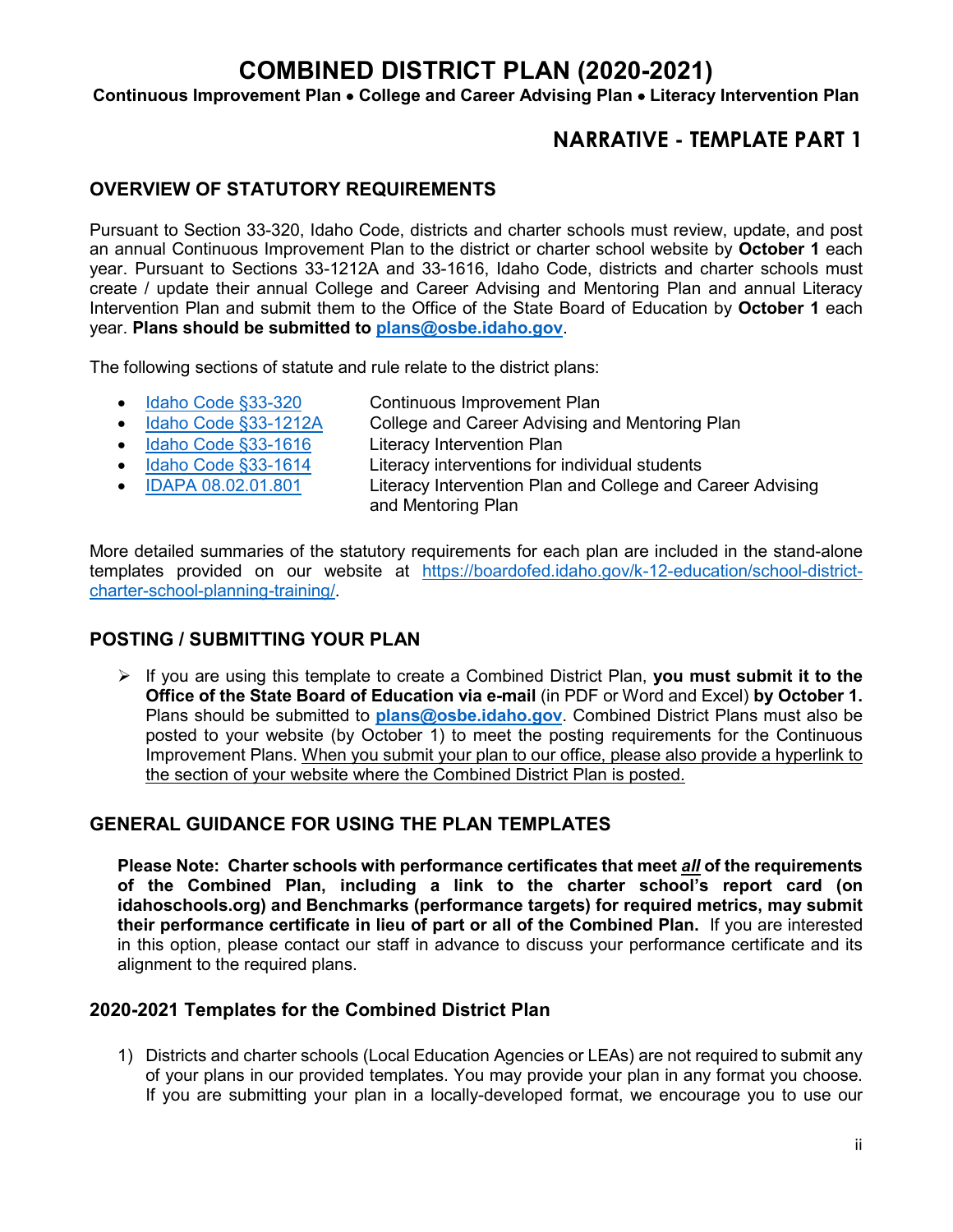#### **Continuous Improvement Plan** • **College and Career Advising Plan** • **Literacy Intervention Plan**

### **NARRATIVE - TEMPLATE PART 1**

template(s) and review checklist(s) as guides to identify the required plan elements and data that should be included in your plan.

2) This template is designed to allow your LEA to provide the narratives for the three required plans (Continuous Improvement Plan, College and Career Advising and Mentoring Plan, and Literacy Intervention Program Plan) in one Combined District Plan. If you are interested in providing your plans as separate, stand-alone plans, we recommend you use the individual plan templates available on our website (or review them to understand the requirements and then provide your plans in another format).

The Combined District Plan Template is split into three (3) pieces. **To complete your plan using this format, you need a Narrative (Part 1), Metrics (Part 2), and Literacy Budget (Part 3). The following templates are available to help you meet the requirements:**

- 2020-21 Combined Plan Narrative Template Part 1
- 2020-21 Combined Plan Metrics Template Part 2
- 2020-21 Combined Plan- Literacy Budget Template Part 3

You may submit your Combined District Plan as separate documents (Word and Excel or PDF) or combine them into a single PDF.

### **Substantial Revisions vs. Plan Update (when to submit a new Narrative)**

The LEA plans (Continuous Improvement Plan, College and Career Advising and Mentoring Plan, and Literacy Intervention Program Plan) are ongoing plans that need to be *updated* annually.

If you have made substantial changes to any of your programs (Advising or Literacy) or have updated your mission or vision, you must submit a new Narrative. However, if you meet *both* of the following qualifications, you do *not* need to submit a new Combined District Plan **Narrative** for 2020-21:

- Your LEA has *not* made any substantial changes to the programs (or info) described in your previous Combined District Plan Narrative; and
- Your LEA had a fully compliant Combined District Plan Narrative in 2019-20 (or is continuing a previously granted narrative exemption).

If you are unsure if your LEA meets the qualifications listed above, please contact Alison Henken [\(alison.henken@osbe.idaho.gov;](mailto:alison.henken@osbe.idaho.gov) 208-332-1579) prior to the October 1 plans submission deadline.

If your LEA has met the qualifications and is not submitting a new narrative, when you submit your plan documents, please indicate in the body of your e-mail that you believe you meet the qualifications and have no changes to your Combined District Plan Narrative.

**Please note:** The Metrics spreadsheet (Template Part 2) includes Benchmarks and the annual Progress Report (required by law) that *must* be updated and submitted annually. Additionally, the Proposed Literacy Plan Budget (Template Part 3) must be submitted annually.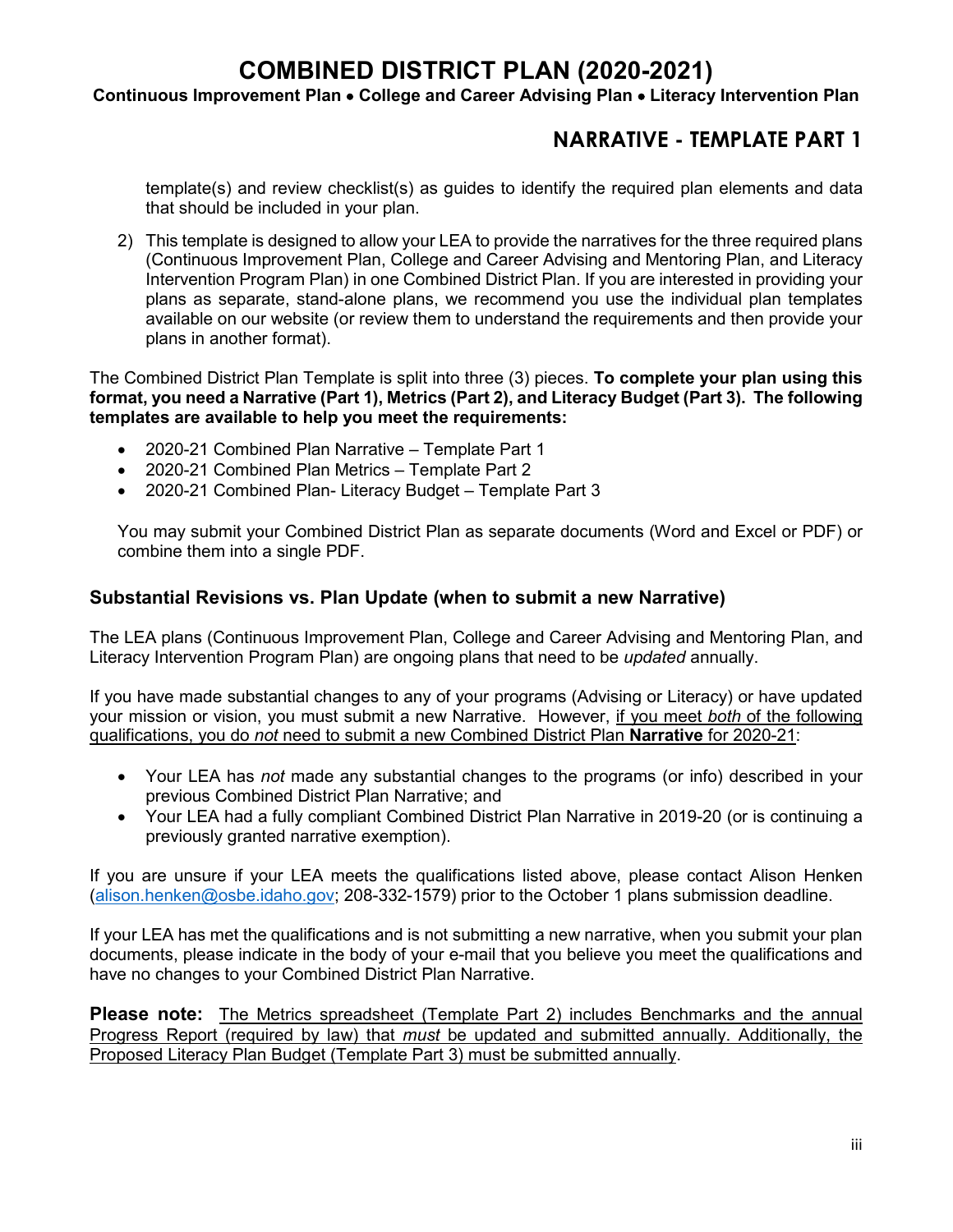**Continuous Improvement Plan** • **College and Career Advising Plan** • **Literacy Intervention Plan**

### **NARRATIVE - TEMPLATE PART 1**

### **District vs. School Plans**

Per statute, your Continuous Improvement Plan, College and Career Advising and Mentoring Plan, and Literacy Intervention Plan are LEA level plans. Districts with multiple schools should submit one Combined District Plan or one of each plan (CIP, Advising Plan, Literacy Plan) for your district that appropriately summarizes the activities happening at all of your schools. You may request that your schools submit plans to you; however, individual school plans for a school district should not be submitted to the Office of the State Board of Education. LEAs consisting of a single school or charter school may submit their school plan.

### **ADDITIONAL GUIDANCE FOR COMPLETING THE NARRATIVE SECTIONS**

Brief instructions are provided prior to each of the sections of the template (you are welcome to delete the instructions prior to submission). If you need additional guidance regarding what to include in the narrative sections related to college and career advising or literacy intervention, please see the guidance pages included at the beginning of the stand-alone templates for those plans, which are available on our website [\(https://boardofed.idaho.gov/k-12-education/school-district-charter-school](https://boardofed.idaho.gov/k-12-education/school-district-charter-school-planning-training/)[planning-training/\)](https://boardofed.idaho.gov/k-12-education/school-district-charter-school-planning-training/).

#### **FUNDS FOR TRAINING**

Up to \$6,600 is available for each school district or charter school, on a reimbursement basis, for school district and charter school superintendents and boards of trustees/directors for training in continuous improvement processes and planning, strategic planning, finance, administrator evaluations, ethics and governance. A list of Approved Trainers is available on the State Board of Education website at [https://boardofed.idaho.gov/k-12-education/school-district-charter-school-planning-training/.](https://boardofed.idaho.gov/k-12-education/school-district-charter-school-planning-training/)

### **ADDITIONAL RESOURCES**

Additional templates, recorded webinars, and the Review Checklists are available on our website at [https://boardofed.idaho.gov/k-12-education/school-district-charter-school-planning-training/.](https://boardofed.idaho.gov/k-12-education/school-district-charter-school-planning-training/)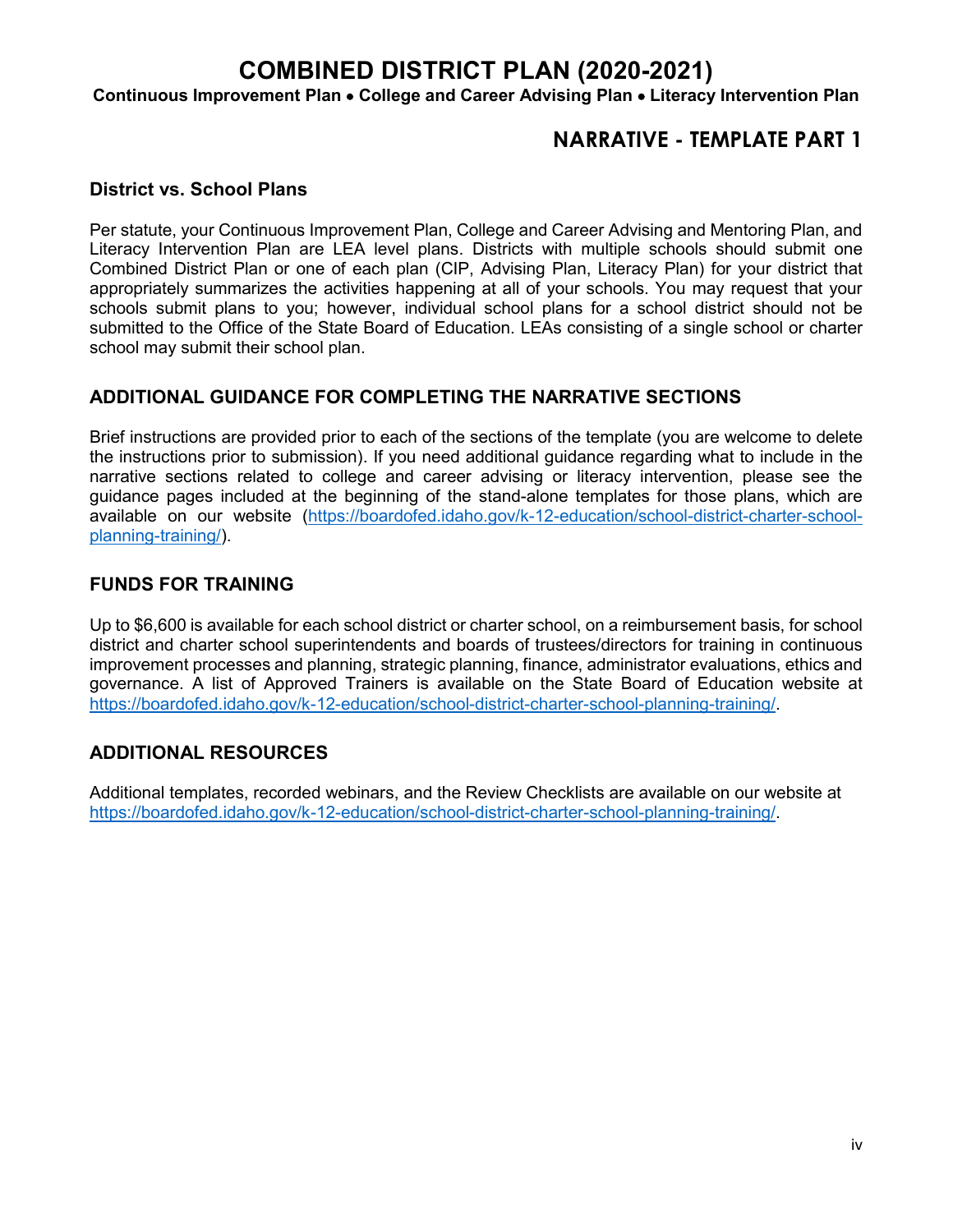**Continuous Improvement Plan** • **College and Career Advising Plan** • **Literacy Intervention Plan**

### **NARRATIVE - TEMPLATE PART 1**

| <b>LEA</b>          | #                                          | Name:               |  |  |
|---------------------|--------------------------------------------|---------------------|--|--|
| Superintendent      | Name: Michelle Ball                        | Phone: 208-522-5145 |  |  |
|                     | E-mail: michelle.ball@alturasacademy.org   |                     |  |  |
| <b>Plan Contact</b> | Name: Brian Bingham<br>Phone: 208-522-5145 |                     |  |  |
|                     | E-mail: brian.bingham@alturasacademy.org   |                     |  |  |

**Instructions:** This section meets one of the Continuous Improvement Plan requirements. Please provide your school district / charter school mission statement and vision statement in this section.

#### **Mission and Vision - REQUIRED**

Mission: Alturas International Academy promotes academic distinction, while empowering students to be principled and intellectual leaders as they explore, create, investigate, and analyze in a safe, engaged, collaborative environment that inspires them to make a genuine difference in their local and global community.

Vision: The Academy seeks to support, educate, and inspire every student to think critically and collaboratively, value learning, and recognize their common humanity and shared stewardship of the planet. As an International Baccalaureate (IB) World School, we inspire students to be life-long learners, critical thinkers, and global citizens.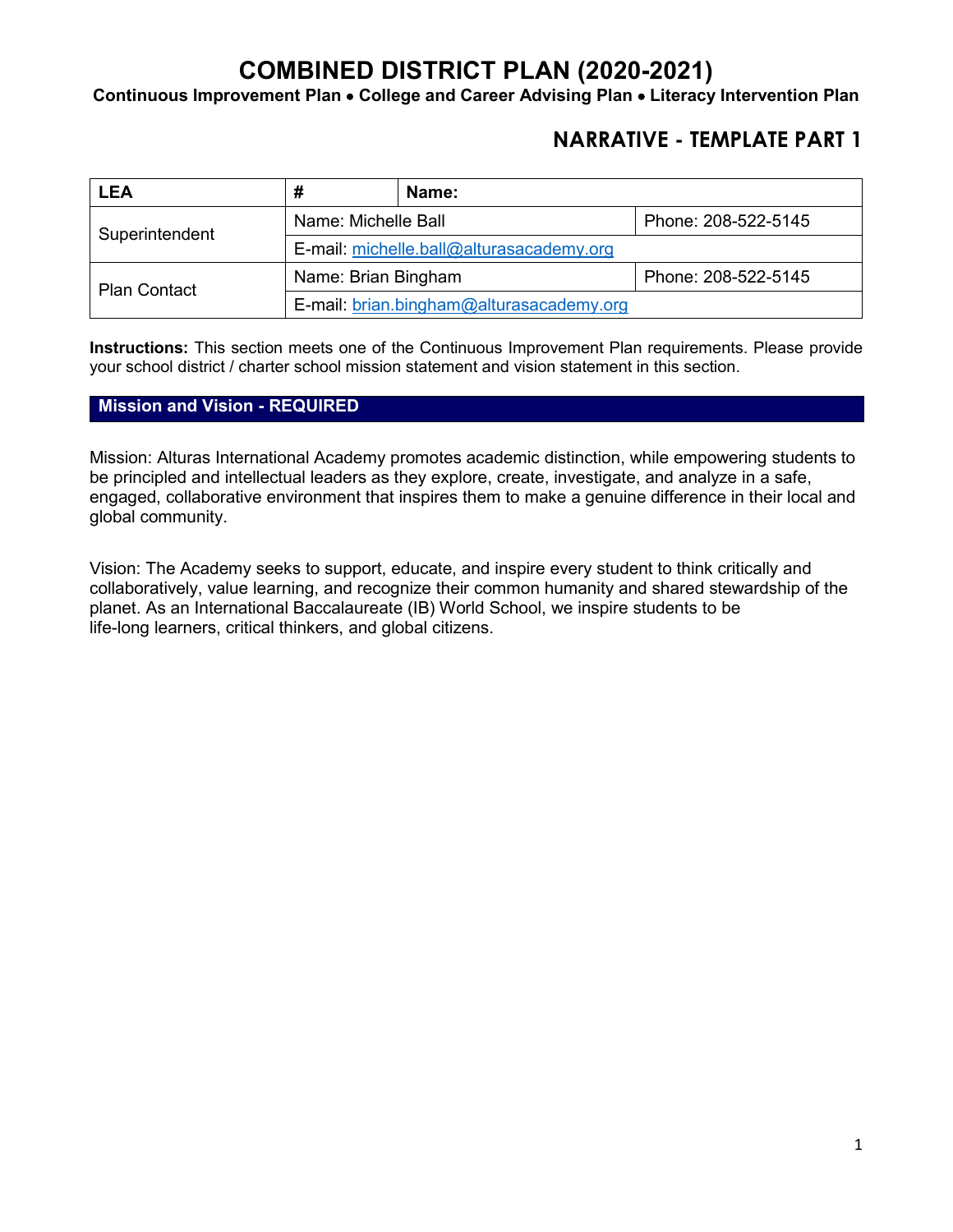#### **Continuous Improvement Plan** • **College and Career Advising Plan** • **Literacy Intervention Plan**

### **NARRATIVE - TEMPLATE PART 1**

**Instructions:** This section addresses requirements of the Continuous Improvement Plan, College and Career Advising and Mentoring Plan, and the Literacy Intervention Plan. In this section, please provide an explanation of:

- **1)** How the school district / charter school involved parents and community (or considered their input) in developing this Combined Plan (or separate descriptions for the Continuous Improvement Plan and the Literacy Intervention Plan);
- **2)** How parents are notified of the college and career advising and mentoring services and resources available to their children; and
- **3)** How parents are informed that their child has qualified for literacy intervention and are given the opportunity to be involved in the development of their child's individual reading plan.

#### **Community Involvement - REQUIRED**

#### Community Involvement in the development of the Combined District Plan (or CIP and Literacy Plan)

In order to receive input from parents/guardians, a survey was sent home to gather information. Using the information obtained via the parental survey, the administration team identified areas of strength, and areas in which they could focus. Parents indicated they had many opportunities to discuss with the school leaders or their student's teachers, their student's progress or concerns they had. The administration team maintains an open door policy to further help parents discuss any concerns or questions they may have about happenings in the classroom or school in general.

#### Parent Notification of College and Career Advising and Mentoring Services

The Dean of Students systematically reaches out to all parents/guardians of  $8<sup>th</sup>$  graders to help them develop an 8<sup>th</sup> grade plan as they transition to their freshmen year of high school. Throughout the year, counselor is in contact with parents/guardians providing assistance and direction as questions arise. The Dean of Students maintains an open door policy for any questions parents/guardians may have regarding different opportunities for students to gain additional support or guidance in preparation for their future college or career.

#### Parental Involvement in Students' Individual Reading Plans

All parents/guardians receive consistent communication from their child's teacher. When a student is struggling in class, a parent meeting is set up in the first week or two and a letter is sent home stating that their child is qualified to receive additional support, whether it be the extra 30 or 60 hours of intervention time. During that conference, parents/guardians are able to meet and discuss issues their child is having in/out of class and in ways the administration team and teacher can support them. In the meeting, a plan is established on ways parents are able to support their children at home. Most times, the school provides materials for students to read or work on at home with the help of the parent. Alturas maintains an expectation of open collaboration as teachers and parents/guardians work to best support and create individual reading plans. Consistent contact after the initial meeting allows parents/guardians and teachers to further adapt the plan when necessary.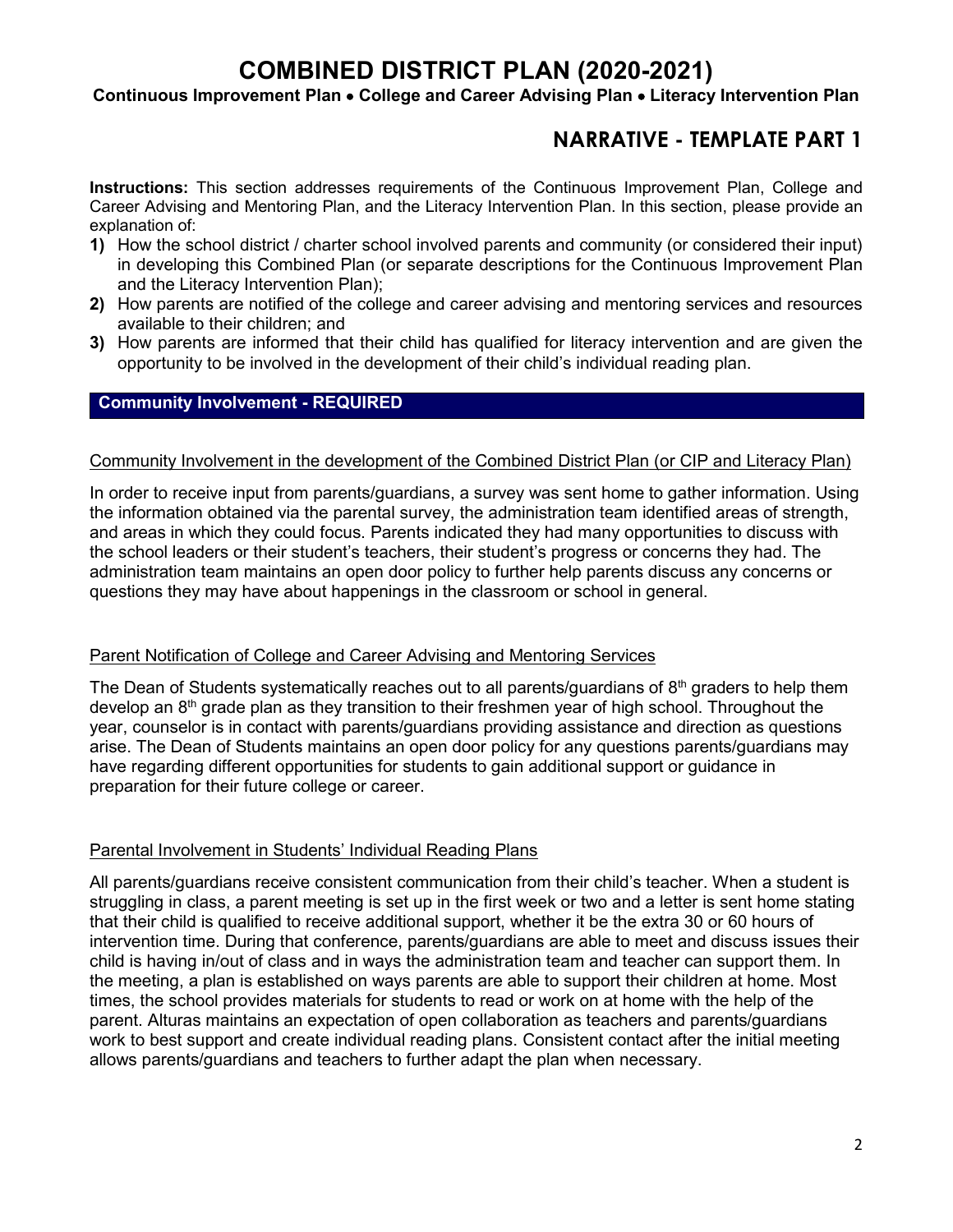#### **Continuous Improvement Plan** • **College and Career Advising Plan** • **Literacy Intervention Plan**

### **NARRATIVE - TEMPLATE PART 1**

Instructions: The Literacy Intervention Program Summary section is required. Please provide information regarding your planned 2020-2021 Literacy Intervention Program, with a particular focus on how your program is meeting the requirements of Idaho law in providing literacy interventions to students in grades K-3. If you need additional guidance regarding information you should provide in this section, please see the recommendations in the guidance section of the Literacy Intervention Plan Narrative template or view the Combined District Plan Review Checklist on our [website.](https://boardofed.idaho.gov/k-12-education/school-district-charter-school-planning-training/)

### **LITERACY INTERVENTION PROGRAM Literacy Program Summary - REQUIRED**

Alturas International Academy is committed to ensuring that all of our students learn to read. A student's success in reading enhances learning in all subject areas, helps create a love of learning, and paves the way for success in life. Teachers, school administration and parents all play an important part in a student's success in this process. Competent, caring, and committed teachers create the environment for learning to read. Teachers have the foundational knowledge about literacy and apply that knowledge with understanding and skill in their classroom each day. Administrations role is to assure that teachers have knowledge of current literacy best practices and access to the tools and resources needed to incorporate them. The administration needs to ensure high quality instruction supported by strong literacy frameworks. This includes the opportunity for mentoring and classroom interaction. Parents and caregivers play a major role in early literacy as well. Three kinds of parental involvement at home are consistently associated with higher student achievement: actively organizing and monitoring a child's time, helping with homework and discussing school matters. The earlier parent involvement begins in a child's educational process, the more powerful the effects. Positive results of parental involvement include: improved student achievement, reduced absenteeism, improved behavior, and restored confidence among parents in the children's schooling.

#### Literacy Goals

The goal of the Alturas International Academy's Literacy Plan to implement the developmental, accelerated, and preventive reading program requirements that will help ensure that students can read on grade level when entering Grade 3, as indicated by the Idaho Reading Indicator (IRI) Test, and to diagnose and accelerate the reading performance of all students in all grades. The goals of the literacy plan are to enable teachers to:

- 1. Align instruction to the needs of the student.
- 2. Collaborate from class to class, grade to grade, and home to school.
- 3. Engage students and allow time on tasks that are critical to literacy development.
- 4. Teach reading in a manner which reflects research-based best teaching practices.
- 5. Assess students regularly to ensure progress toward mastering standards.
- 6. Ensure that students read fluently at grade level.
- 7. Offer appropriate intervention and remediation services as needed.
- 8. Teach strategies for reading complex content and text.
- 9. Improve performance in reading on district, state, and federally mandated tests.
- 10. Implement the writing process in the classroom, emphasizing applications and conventions.

Alturas International Academy's teachers and administrator collaborate on the effectiveness of curriculum and instruction on a weekly basis. The purpose of this collaboration is to provide proactive and reflective leadership around curriculum and instruction for the betterment of our students. We will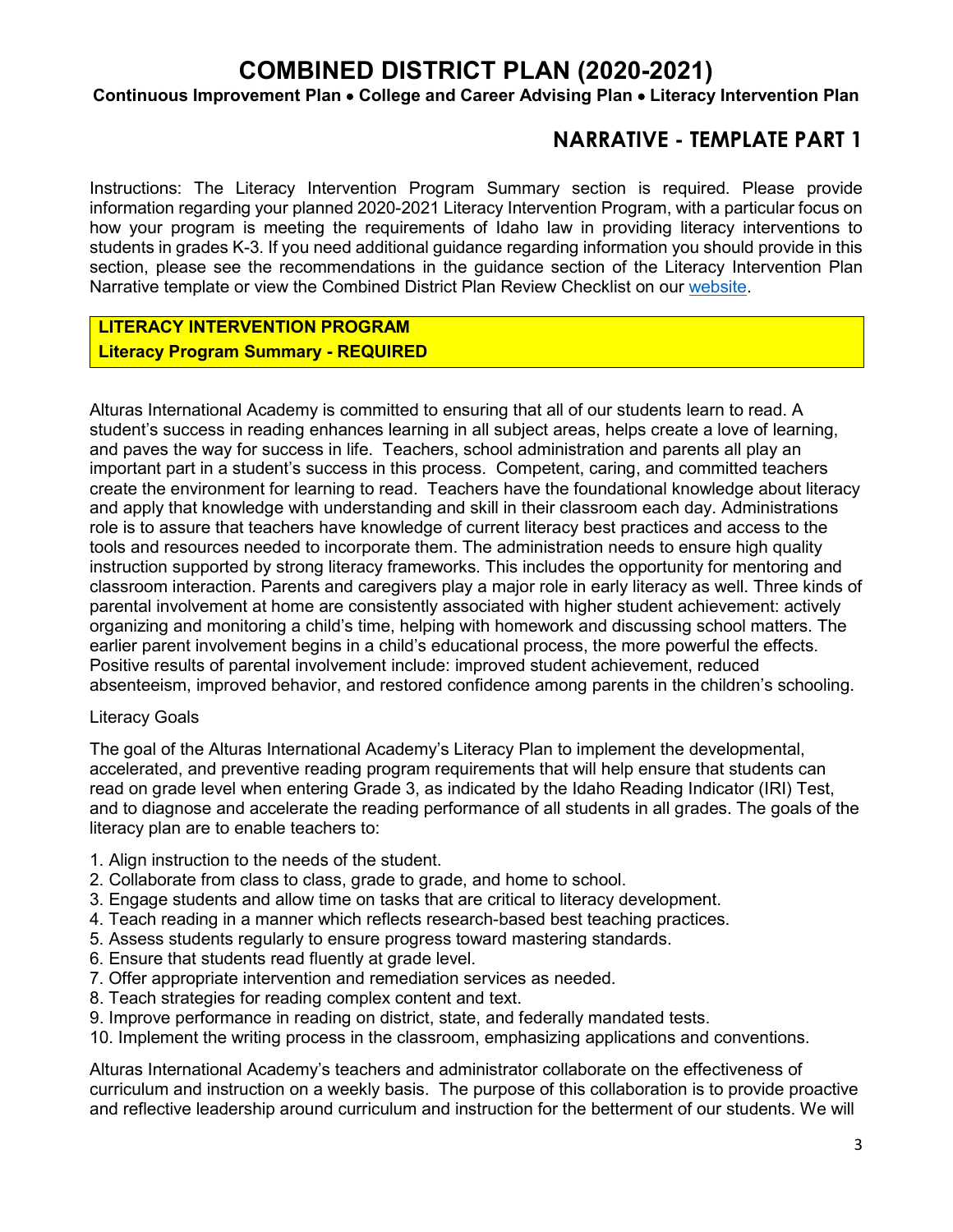#### **Continuous Improvement Plan** • **College and Career Advising Plan** • **Literacy Intervention Plan**

### **NARRATIVE - TEMPLATE PART 1**

create, maintain and improve the curriculum in all its forms, written and delivered. We will increase the effectiveness of instruction in every classroom. Our students will demonstrate high levels of literacy, skills and knowledge in academics and work ethic. It is through clarity, teamwork, reflection, proactivity, and integrity that a well-balanced reading curriculum will ensure our students achieve success.

#### Classroom Instruction

Reading instruction is for 90 minutes every day. The curriculum is divided into handwriting, skillsbased adaptive learning through the use of online content, standards-based core curriculum and the accelerated reading program. The skills-based adaptive learning through online content focuses on phonemic awareness, decoding intervention, vocabulary, comprehension, and fluency.

Students work in groups of approximately 6-8 students, as determined by the teacher and administration. While the primary model of learning has students working as partners, any student will also be able to rely on members of their instructional group for support. Students will be taught to be responsible for the well-being and success of everyone in their group.

Teachers prepare lessons to be delivered to the entire level group, after which students will work with their partners to complete assignments pertaining to the lessons. A given group may have only two or three teacher -presented lessons per week; the rest of the time will be spent working independently, with support from the teacher.

#### **Interventions**

Alturas' entire instructional model is based on the best practice of differentiated learning, or students learning on their instructional level. All students at Alturas are placed in a small group according to their instructional level, and students stay at the level for the duration of the time allotted for reading or math. This approach to learning coupled together with the state's requirements allows students an opportunity to be challenged and receive the remediated support they need.

#### Testing and Assessment

Standardized testing, while not a complete measure of a student's character or abilities, is an important part of tracking both student progress, and our progress as a school. Test data is reviewed by various groups of Alturas stakeholders, and used as a basis for various determinations that affect many aspects of the school. Therefore, it is important to set a positive, balanced climate and expectations for testing.

Alturas International Academy administers the following standardized tests:

#### STAR: Standardized Test for the Assessment of Reading

The testing system is used to measure current levels for student achievement in reading and math. Teachers administer STAR tests every six weeks. Results are sent home to parents. Many teachers also maintain an ongoing STAR score chart for each student, that can serve as a basis for studentteacher collaboration and goal setting.

MAPS: Measures of Academic Progress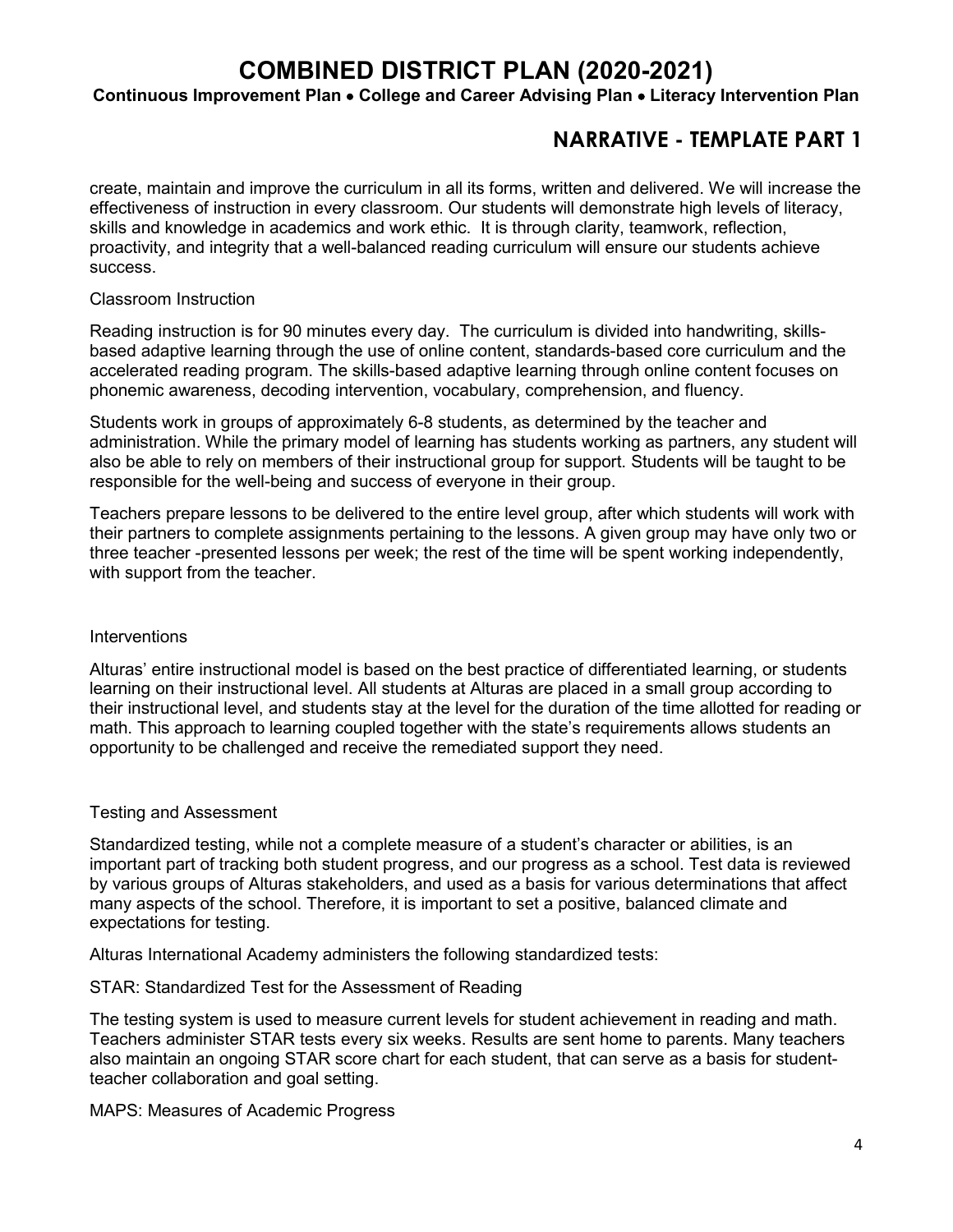#### **Continuous Improvement Plan** • **College and Career Advising Plan** • **Literacy Intervention Plan**

### **NARRATIVE - TEMPLATE PART 1**

The testing system used by Alturas to measure student growth. MAP testing is administered twice each year.

ISAT: Idaho Standards Achievement Test

Each year, students in grades 3-8 and once in high school take the Idaho Standards Achievement Test (ISAT) to determine whether they have achieved the standards for their grade level in English Language Arts/Literacy and Mathematics. The ISAT is administered during the last 8 weeks of the school year.

Special Learner Groups

Special learner groups include students who participate in special education, gifted education and advanced learners and English Language Learners. Each group will participate in the same instruction as all other students.

The Director of Special Education and the Dean of Students will coordinate with school personnel to ensure that special needs students will receive services in reading, writing and language according to their Individual Education Plans. In addition, administrators, teachers and support staff will collaborate to maximize impact of services and resources available for special needs students.

Students are taught at instructional level, not grade level. Curriculum will be accelerated and enriched as needed for advanced students. Modification will be made through curriculum units, lesson plans, pacing and acceptable evidence of learning.

English Language Learners services are available to students in need.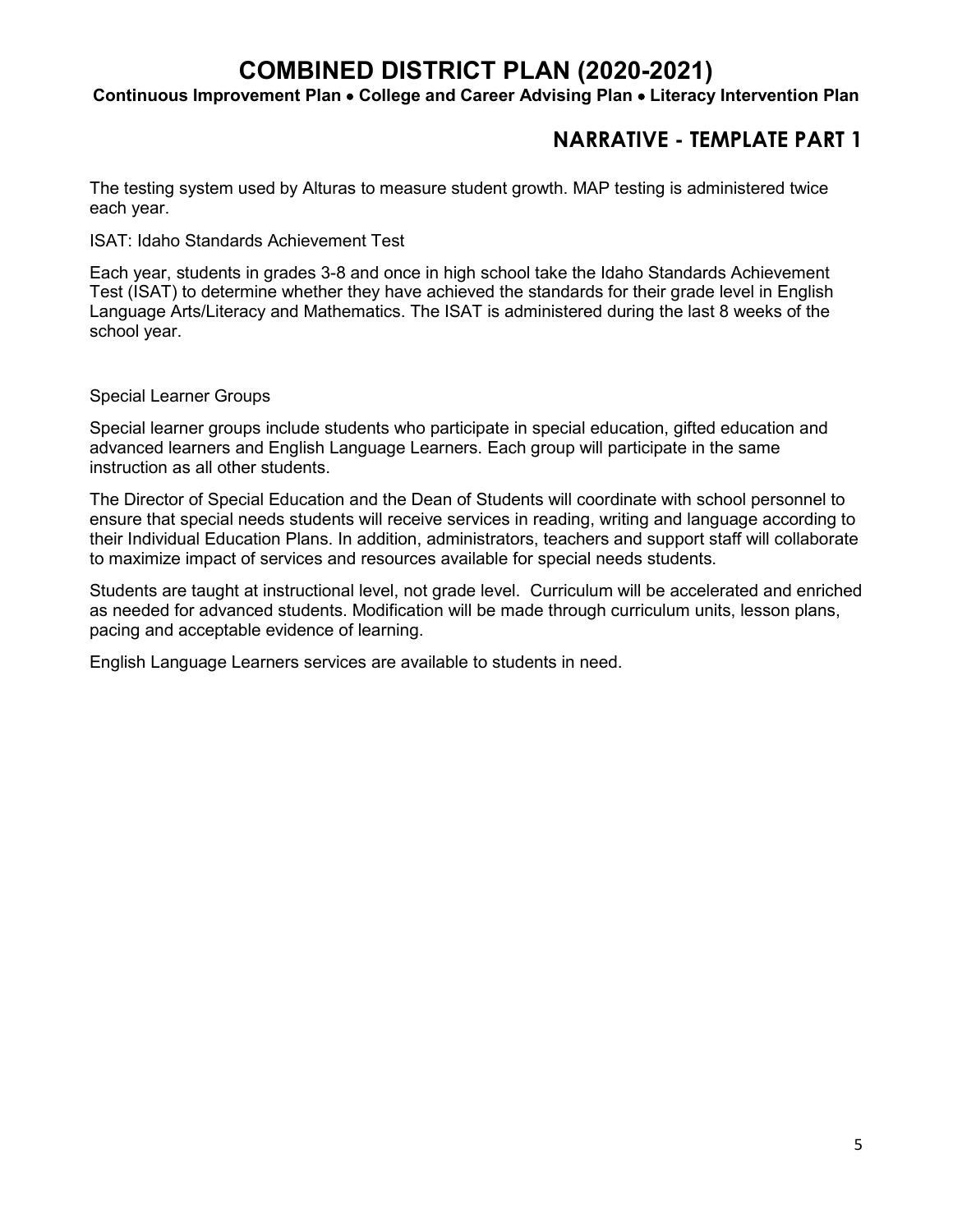### **Continuous Improvement Plan** • **College and Career Advising Plan** • **Literacy Intervention Plan**

### **NARRATIVE - TEMPLATE PART 1**

Instructions: Per statute, your Literacy Intervention Plan must be aligned to the State-Board approved [Idaho Comprehensive Literacy Plan.](https://boardofed.idaho.gov/resources/comprehensive-literacy-plan/) This section is used to demonstrate alignment. If you need additional recommendations regarding ways to complete this section, please see the suggestions provided in the guidance pages of the Literacy Intervention Plan Narrative template.

#### **Comprehensive Literacy Plan Alignment - REQUIRED**

Essential Elements of the Idaho Comprehensive Literacy Plan

1. Collaborative Leadership: Effective leaders are critical in the establishment and sustainability of successful literacy initiatives. Collaborative leaders provide strategic guidance, support the intentional use of resources, and encourage partnerships for sharing of knowledge and best practices.

- The standards are consistently being evaluated and aligned with the ELA curriculum.
- Alturas' program is rigorous and sets high expectations and encourages risk taking.
- Alturas' program is student driven and engages students in challenging learning experiences.
- Students are active learners and highly engaged in the learning process.
- Core Knowledge and Perspectives are rated one of the highest programs by Ed Reports to support the Common Core Standards.

2. Developing Professional Educators: Exceptional teaching inspires engaged, deep learning. Thus, training high-quality teachers is vital for student success. This requires a strategic, long-term approach that connects and aligns pre-service preparation, new teacher onboarding and mentoring, and ongoing professional development. Innovative, research-based approaches must be integrated into the entire process, from preparation to supporting long-term teachers in adjusting and refining their craft to better meet student needs.

- Professional development encompasses learning opportunities in formal coursework, conferences, and learning opportunities. With a four-day work week, teachers collaborate consistently every Friday and have opportunities to reflect on their teaching and student learning in order to achieve optimum learning practices.
- New teachers have a mentor teacher who supports them daily.
- Teachers evaluate student data on a consistent basis, this is crucial to help teachers become motivated by their students' achievement as well as ways they can better support their students' learning.
- The Executive Director and Principal are consistently in the classroom to support best practices and the mission of the charter.
- Teachers are given a detailed handbook of the charter's mission and vision. This comprehensive guide gives teachers the tools to implement the literacy program effectively.
- New teachers are guided and supported with strong support in a program that is rigorous and innovative to provide learning that is student-driven and at instructional levels.
- Being an International Baccalaureate School, Professional Development is continuous and focused on consistently improving and reflecting on inquiry-based learning.

3. Effective Instruction and Interventions: Effective instruction is rooted in strong implementation of the state content standards. When skilled teachers use innovative and evidence-based teaching practices that promote active student engagement and critical thinking, students at all skill levels benefit. Instruction is further strengthened through well-established systems of support for English language learners and those struggling to develop grade-level literacy proficiency.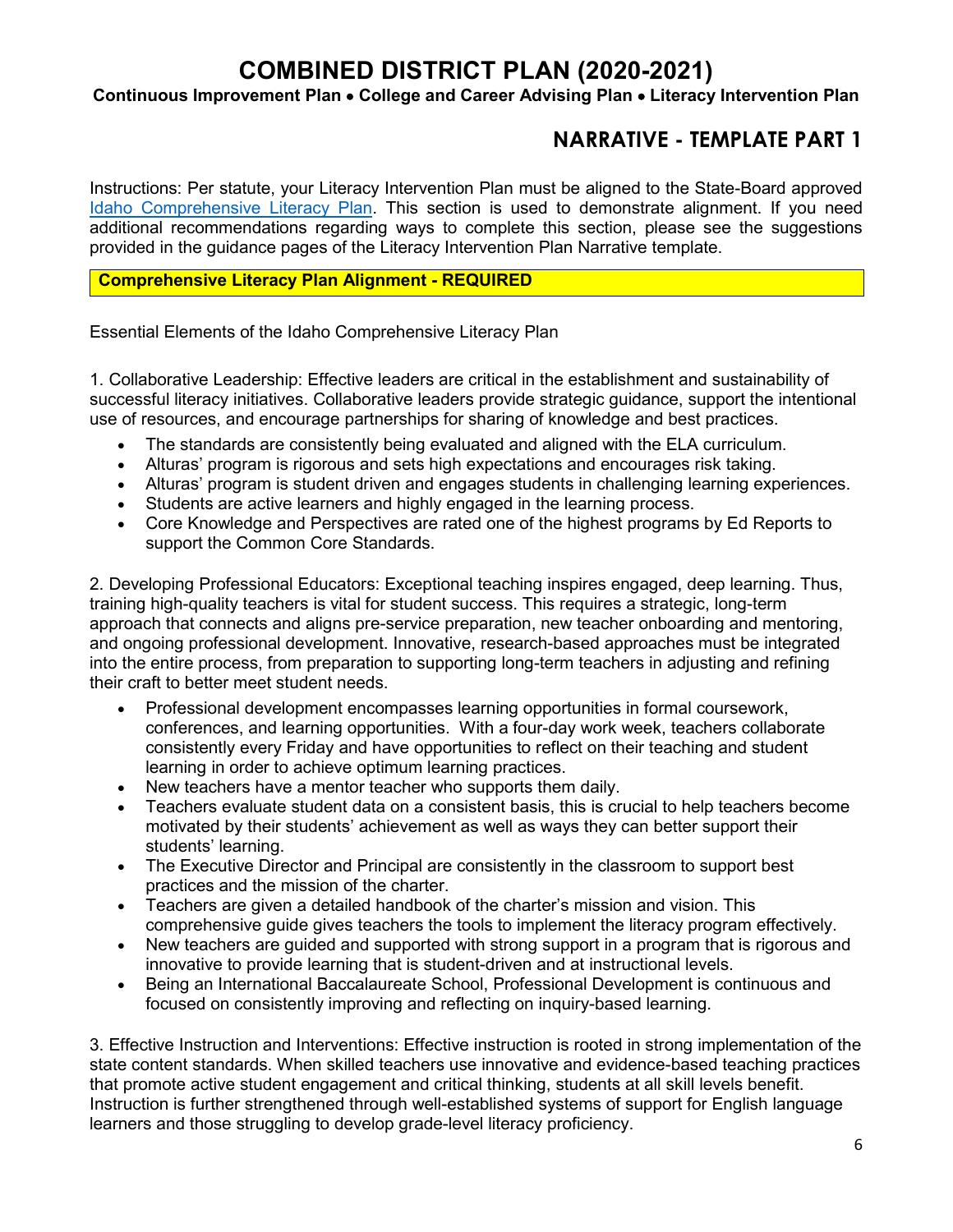### **Continuous Improvement Plan** • **College and Career Advising Plan** • **Literacy Intervention Plan**

### **NARRATIVE - TEMPLATE PART 1**

- With the innovative approach to teach at instructional levels, all students, including English Language Learners, receive a rigorous education.
- Students' growth is higher due to the fact students are taught in small group instruction at instructional levels. Students are not frustrated and enjoy the learning process. They understand the importance of perseverance as they see all students experiencing the need to struggle.
- All classrooms are multi-age classrooms and this gives teachers the opportunity to provide differentiated instruction at high levels. Alturas believes in inclusion and the students feel they are part of a strong community that supports their learning. Students are able to advance more quickly because they are being taught at their instructional level the entire ELA period.
- The state standards are the foundation of instruction and aligned with the curriculum. The standards help us measure student progress throughout the year and encourage the highest achievement at the instructional level of every student.
- Engaging all students in critical and analytical instruction in small group instruction ensures every student is reaching their potential and gaining the knowledge, concepts, and skills they should acquire to continually progress and become life-long learners.

4. Assessment and Data: Identifying and using valid and reliable measures to screen progress, monitor, and diagnose literacy needs allows educators to provide individualized support.

- The NWEA Data is an excellent tool to help understand a student's instructional level so teachers can differentiate instruction to individual needs. All students should be growing and this is why teaching at instructional levels, not grade levels, is a requirement of the program.
- The NWEA Data is also a strong metric to measure teacher effectiveness.
- Star Reading Data is collected every six weeks to provide teachers information about their students' growth. Teachers study growth, weaknesses, strengths, and target skills that need interventions.
- Progress Reports from Star Data are sent home frequently so parents have communication on their child's growth.
- The NWEA and Star Tests help prepare students for the ISATS.
- These assessments inform teachers of the effectiveness of instruction and if students are thinking more critically, and applying their learning to the real world.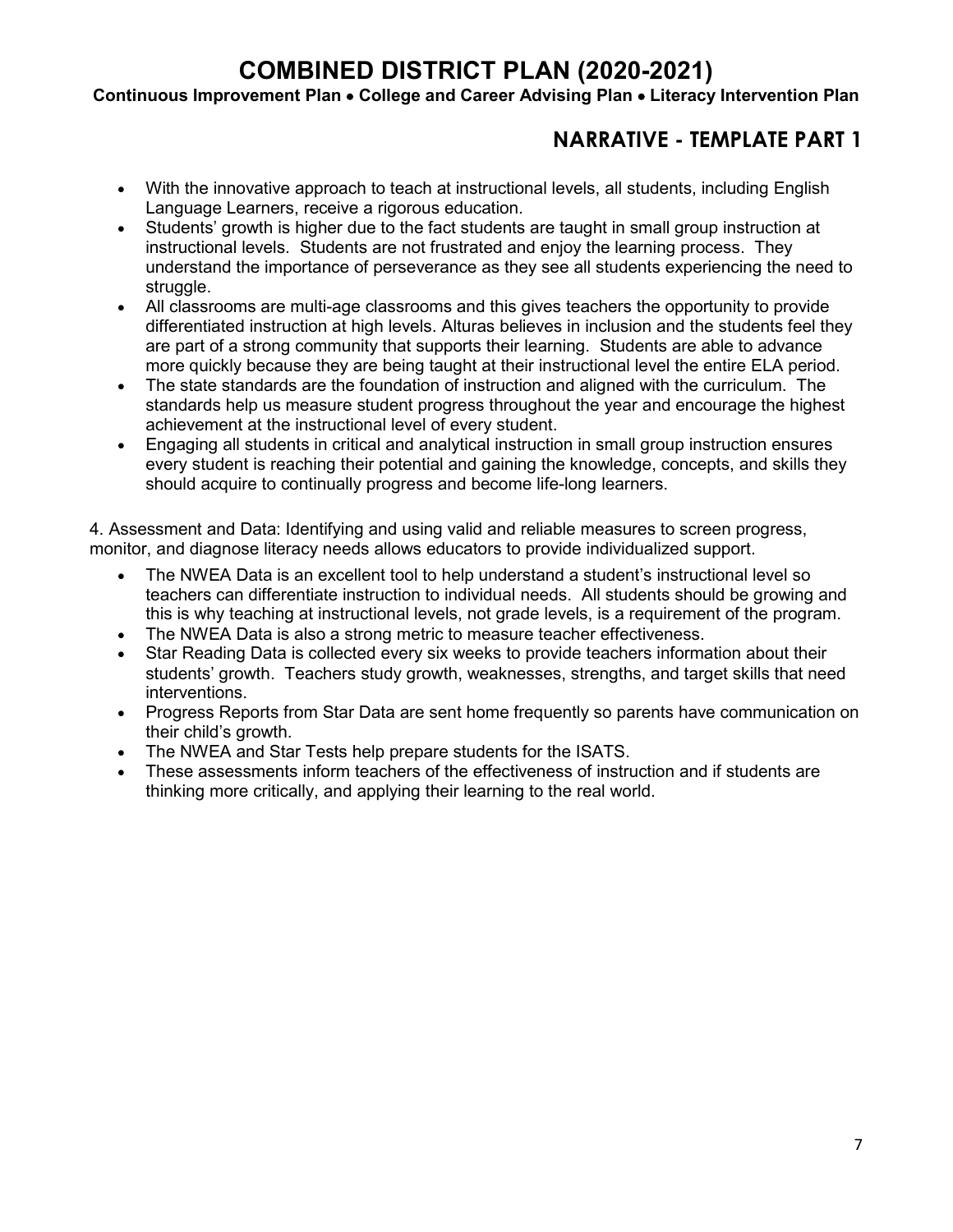**Continuous Improvement Plan** • **College and Career Advising Plan** • **Literacy Intervention Plan**

### **NARRATIVE - TEMPLATE PART 1**

Instructions: Provide information about the college and career advising model used by the LEA. Please put an "X" in the table indicating the model you use. If you are using a combination of models, please choose "Hybrid" and list the models included in your program. Use the space below the table to provide additional information about how the models are combined into a hybrid program. If you are using a research-based model that is not in the list, please describe the model and provide detailed information about how it was determined to be an appropriate research-based, effective model and include links to research as available.

### **COLLEGE AND CAREER ADVISING AND MENTORING PROGRAM College and Career Advising Model - REQUIRED**

|   | <b>Model Name</b>                                  | <b>Additional Details</b>                                                                                                         |
|---|----------------------------------------------------|-----------------------------------------------------------------------------------------------------------------------------------|
| X | School Counselor/Dean of Students                  | Class Lessons utilizing CIS Idaho as a resource<br>as well as lessons based on the International<br>Baccalaureate Learner Profile |
| X | Teacher or paraprofessional as advisor             | Class Lessons utilizing CIS Idaho as a resource<br>as well as lessons based on the International<br>Baccalaureate Learner Profile |
|   | Near Peer Mentoring / Mentoring                    |                                                                                                                                   |
|   | Virtual or Remote Coaching                         |                                                                                                                                   |
|   | <b>GEAR UP</b>                                     |                                                                                                                                   |
|   | <b>Transition Coordinator</b>                      |                                                                                                                                   |
|   | <b>Student Ambassadors</b>                         |                                                                                                                                   |
|   | HYBRID (please list all models used in<br>Details) |                                                                                                                                   |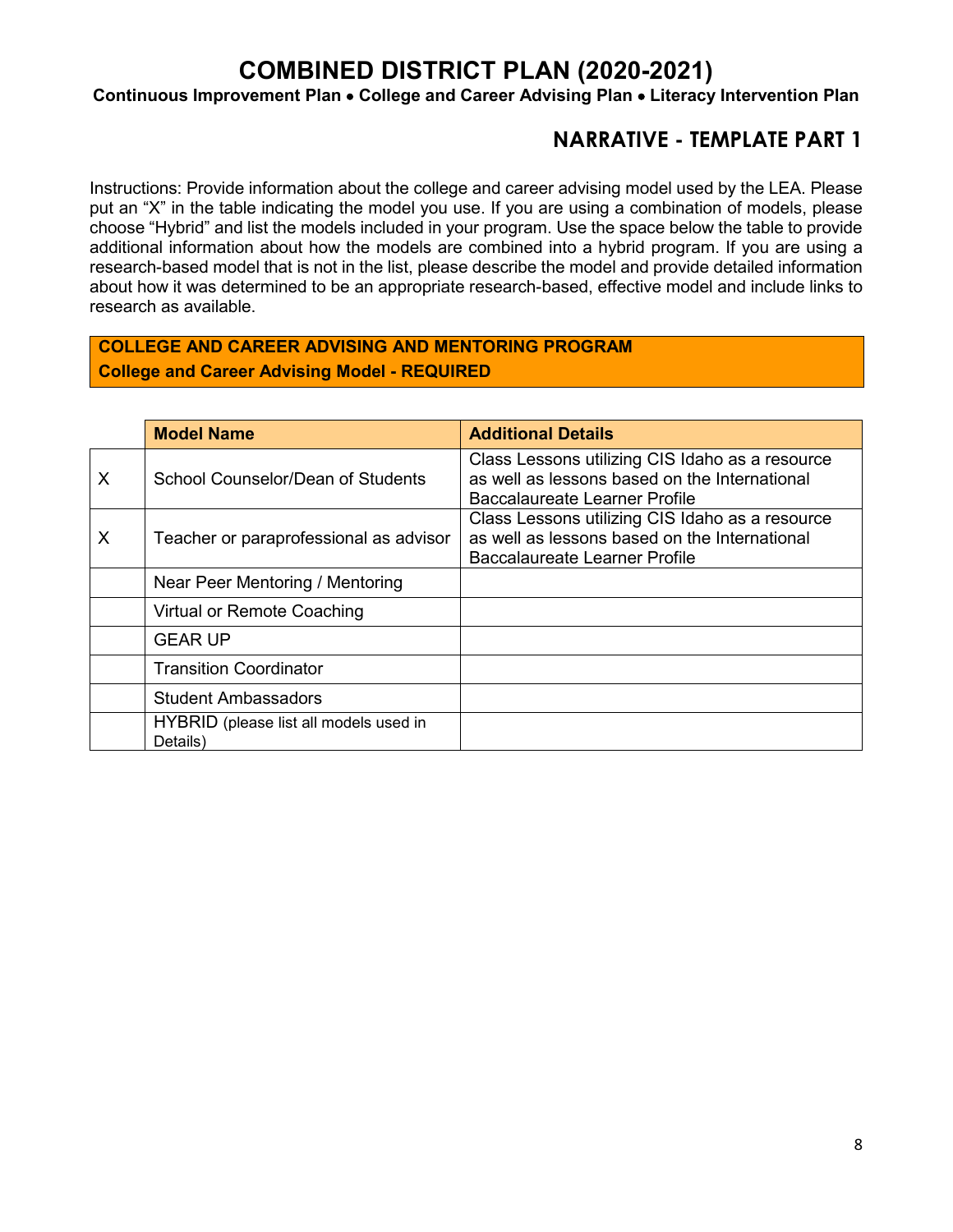**Continuous Improvement Plan** • **College and Career Advising Plan** • **Literacy Intervention Plan**

### **NARRATIVE - TEMPLATE PART 1**

Instructions: The 2020-2021 Advising Program Summary section is required. Please provide information regarding your planned 2020-2021 College and Career Advising and Mentoring Program, with a particular focus on how you will meet the requirements of Idaho law. In your Program Summary, include details about advising services provided to all students (grades 8-12) or by grade level, if variable by grade.

**Advising Program Summary - REQUIRED**

The Dean of Students will provide class lessons once every three weeks to all students in grade 6-8. Activities will be focused on social/emotional health, career exploration, and academic success. Each student will have access to and utilize Career Information Systems (CIS) Idaho-Junior create an individual portfolio where they will have access to their individualized interests and personal learning plans. 8th grade students will complete a four year high school plan after identifying courses available from their high school of choice. 7th and 8th grade students and their families will be educated about Fast Forward funds and Idaho Distant Learning Academy via class lessons, email, and a parent meeting held in the fall.

**Other Notes / Comments**

**Please proceed to the Combined District Plan Metrics – Template Part 2 AND the Literacy Plan Proposed Budget – Template Part 3.**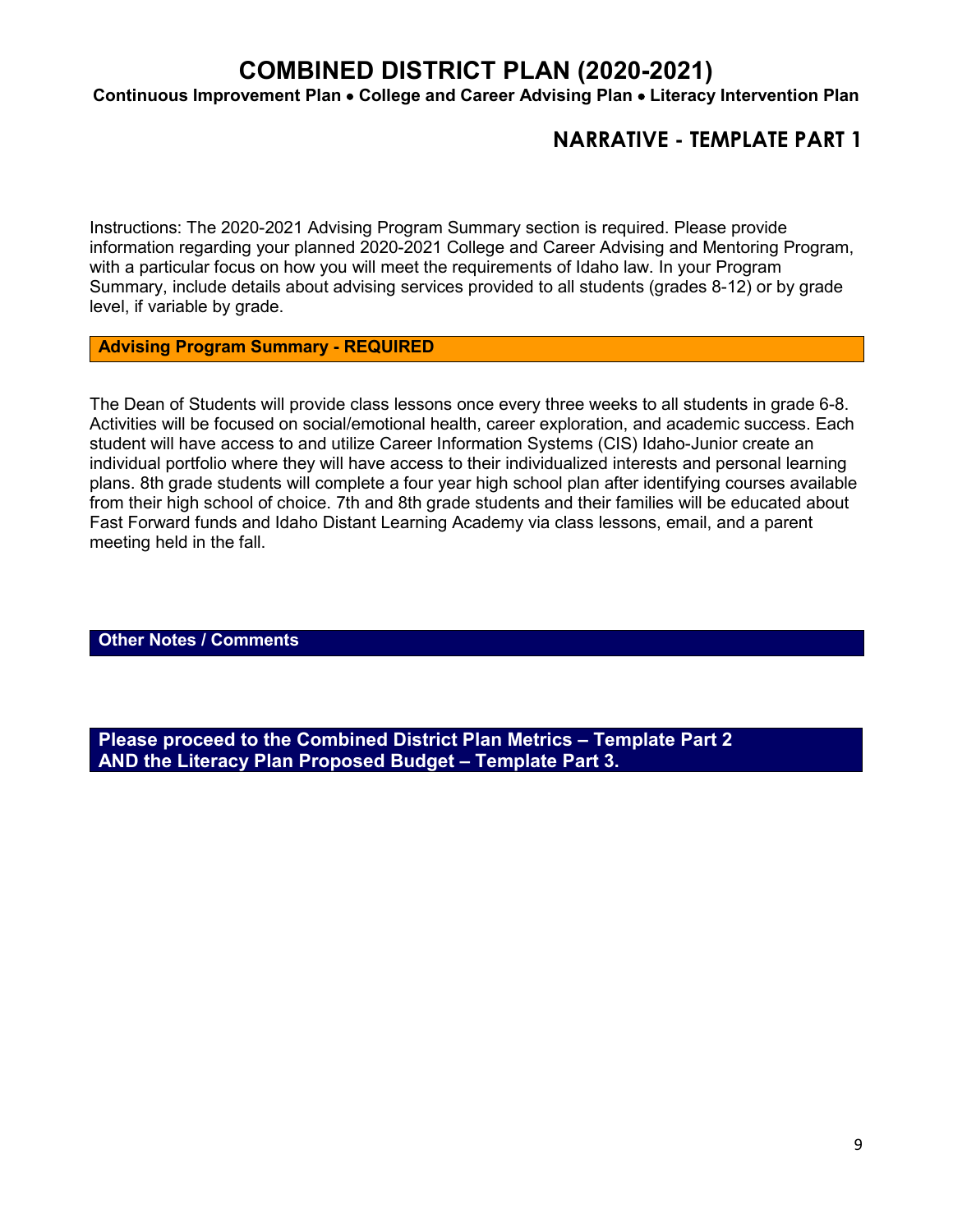### **METRICS AND DEMOGRAPHICS - TEMPLATE PART 2**

LEA # 495 LEA Name: Alturas International Academy

## **METRICS**

<https://idahoschools.org/schools/1385> **LINK to LEA / District Report Card with Demographics and Previous Data (required): Please Note: Due to school closures in Spring 2020, data on the report card will be incomplete for the 2019-2020 school year.**

### **Section I: Continuous Improvement Measures - Current & Previous Year Benchmarks (All Section I data is required)**

| <b>Goal</b>                                                | <b>Performance Metric</b>                                                                 | 2019-20 Benchmarks<br>(LEA Chosen 2019-2020)<br><b>Performance Targets)</b> | 2020-21 Benchmarks<br>(LEA Chosen 2020-2021<br><b>Performance Targets)</b> |
|------------------------------------------------------------|-------------------------------------------------------------------------------------------|-----------------------------------------------------------------------------|----------------------------------------------------------------------------|
|                                                            |                                                                                           | 2019 cohort                                                                 | 2020 cohort                                                                |
| All students will be college<br>and career ready           | 4-year cohort graduation rate                                                             | N/A                                                                         | N/A                                                                        |
|                                                            | % students who meet the college ready benchmark on the college entrance<br>exam (SAT/ACT) | N/A                                                                         | N/A                                                                        |
| All students will be prepared<br>to transition from middle | % students who score proficient on the 8th grade math ISAT                                | 60.0%                                                                       | 60.0%                                                                      |
| school / junior high to high<br>school                     | % students who score proficient on the 8th grade ELA ISAT                                 | 60.0%                                                                       | 60.0%                                                                      |
|                                                            | All students will be prepared  % students who score proficient on the 6th grade math ISAT | 60%                                                                         | 60%                                                                        |
| to transition from grade 6 to<br>grade 7                   | % students who score proficient on the 6th grade ELA ISAT                                 | 60%                                                                         | 60%                                                                        |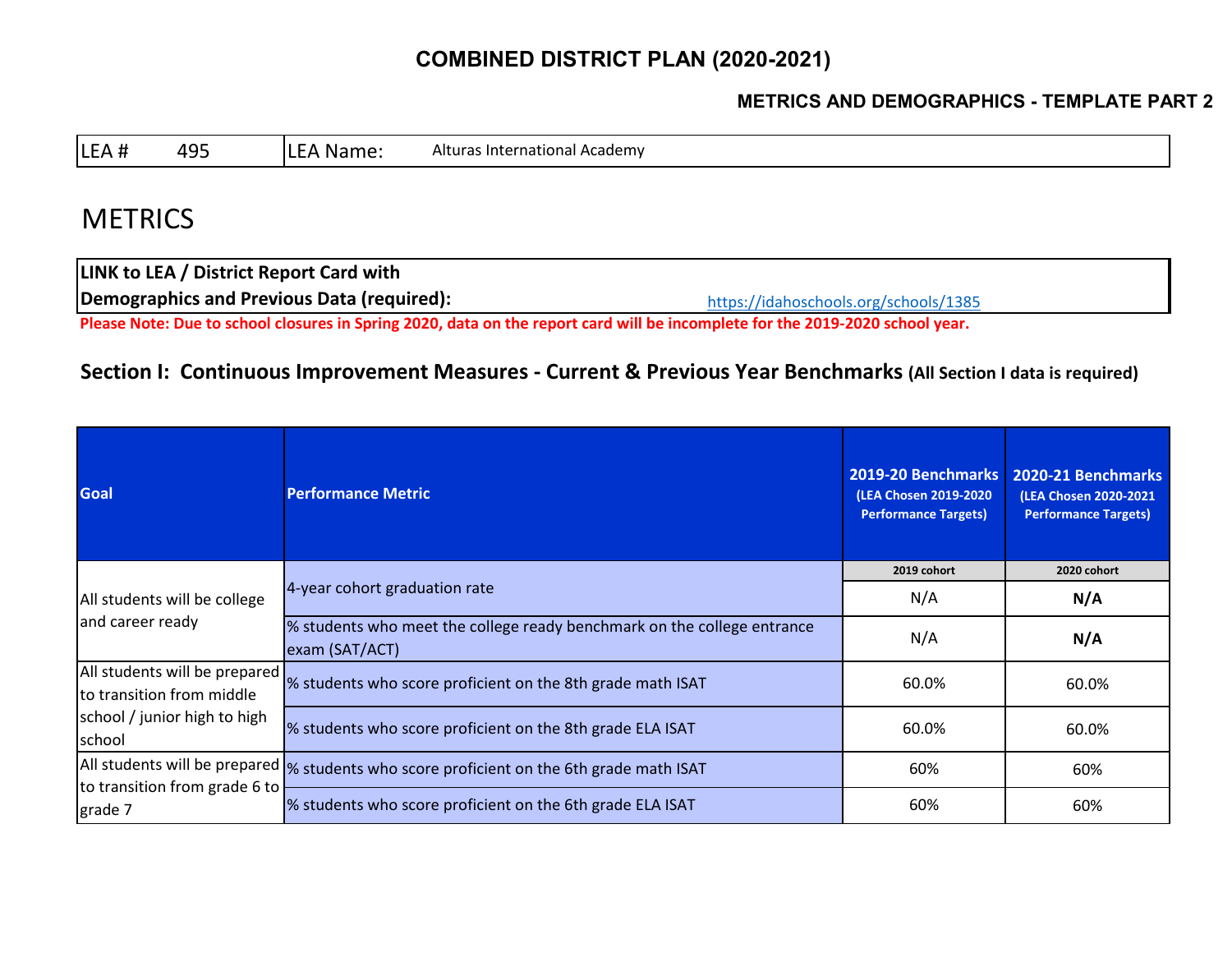### **METRICS AND DEMOGRAPHICS - TEMPLATE PART 2**

|                                                     | % students who score proficient on the Kindergarten Spring IRI | 80.0% | 80.0% |
|-----------------------------------------------------|----------------------------------------------------------------|-------|-------|
| All students will<br>demonstrate the reading        | % students who score proficient on the Grade 1 Spring IRI      | 85.0% | 85.0% |
| readiness needed to<br>transition to the next grade | % students who score proficient on the Grade 2 Spring IRI      | 85.0% | 85.0% |
|                                                     | % students who score proficient on the Grade 3 Spring IRI      | 90.0% | 90.0% |

### **Section II: Report of Progress Narrative (required)**

Instructions: In the provided box, please address the following: 1) the progress your LEA made towards your established 2019-20 Benchmark goals associated with the Continuous Improvement Measures (as shown in Section I); and 2) how your results reflect the effectiveness of your LEA's Literacy Intervention Plan. You may expand the size of the box, if needed. Note - you are not expected to provide data unavailable due to 2019-20 school closures. Please do your best to reflect on any pre-closure information you have available.

**Based on the data we were able to obtain pre-closure, students at Alturas International Academy were growing more academically, both in English as well as Math. Test scores have improved over the past couple of years, and we were excited for the continual growth this year. We administered the NWEA Map Growth assessments (both reading and math) in late January early February as well as at the beginning of the school year. When students took the Map tests in the fall, they received a RIT Growth Goal, this growth goal was based on their overall score and was normed nationally. Typically, we use the Rit Growth Goal for the Fall-Spring test, this year we had to use the Fall-Winter Growth Goal because we did not administer the Spring test, however, the metric used was based on growth from Fall-Winter which is a good indicator of where scores would have came in at during the Spring test. We truly believe that as students continue to learn on their instructional levels, their academic growth will increase.**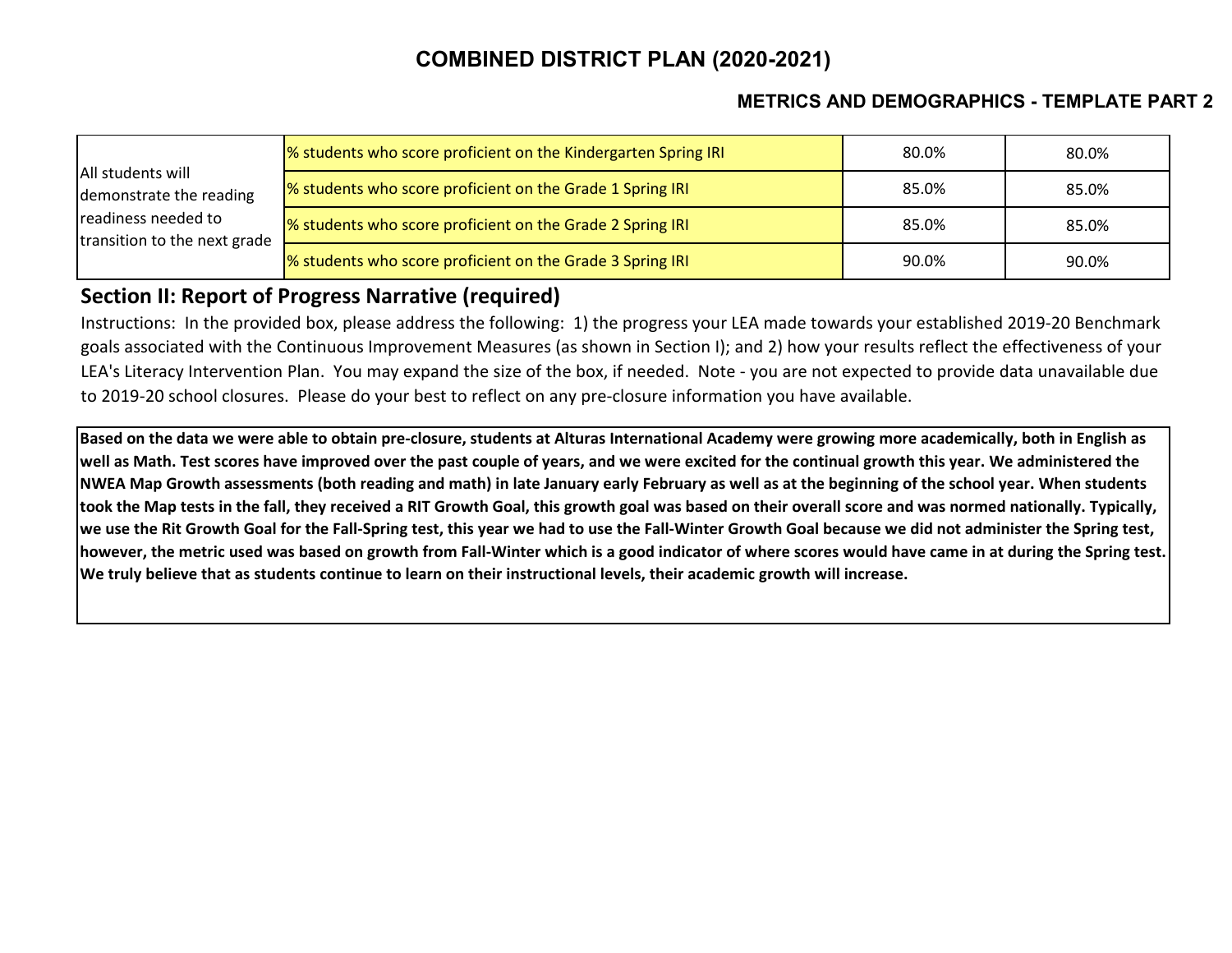## **Section III: Additional Continuous Improvement Measures (All Section III Metrics are optional)**

| <b>Goal</b>                                      | <b>Performance Metric</b>                                                          | SY 2018-19<br>(Yr 1) | SY 2019-20<br>(Yr 2)<br>if available | 2020-21 Benchmarks<br>(LEA Chosen 2020-2021<br><b>Performance Targets)</b> |
|--------------------------------------------------|------------------------------------------------------------------------------------|----------------------|--------------------------------------|----------------------------------------------------------------------------|
|                                                  | % students who participate in one or more advanced<br>opportunities                | N/A                  | N/A                                  | N/A                                                                        |
| All students will be college<br>and career ready | % CTE track HS students who graduate with an industry-<br>recognized certification | N/A                  | N/A                                  | N/A                                                                        |
|                                                  | % CTE track HS students who pass the CTE-recognized<br>workplace readiness exam    | N/A                  | N/A                                  | N/A                                                                        |
|                                                  |                                                                                    |                      |                                      |                                                                            |
|                                                  |                                                                                    |                      |                                      |                                                                            |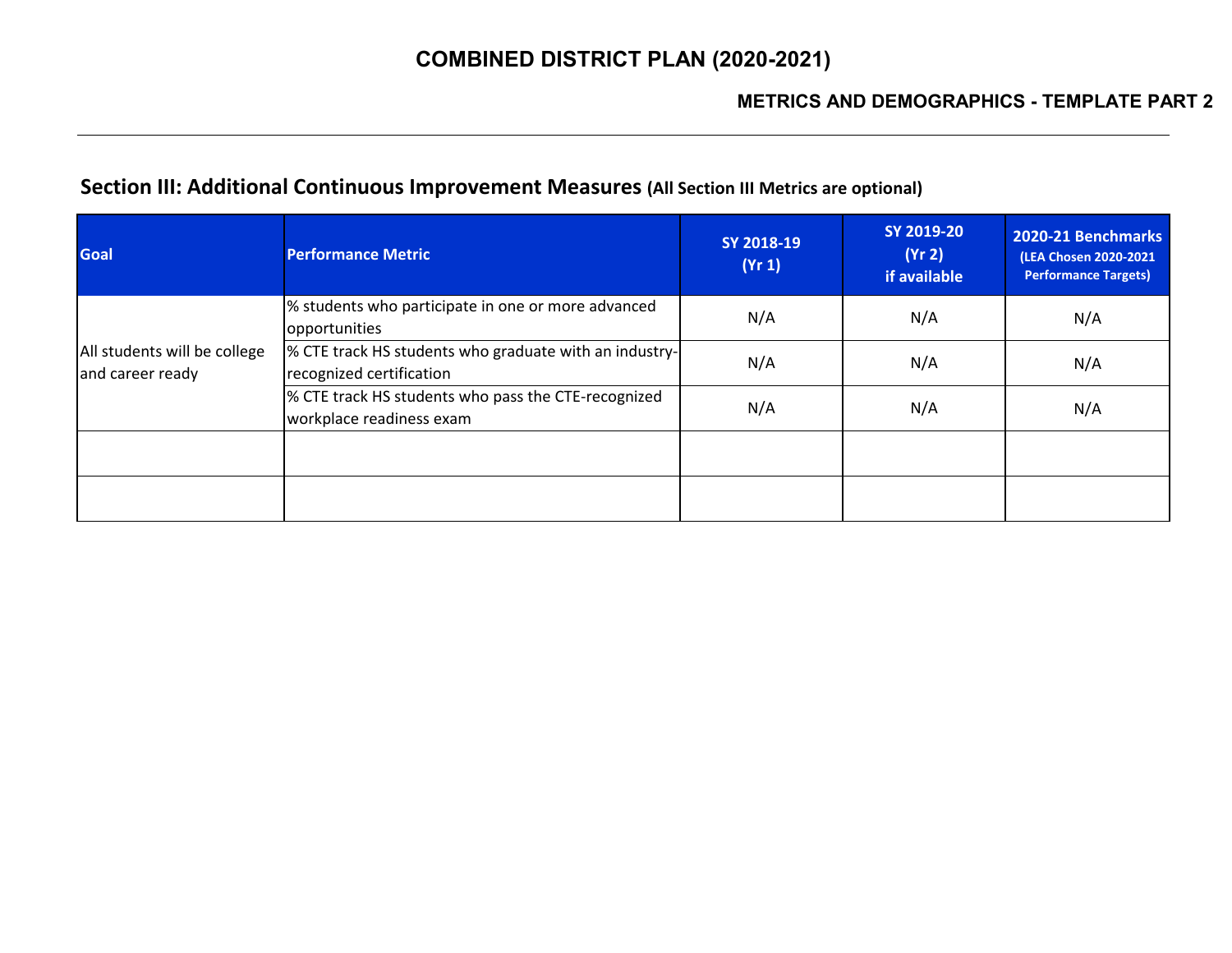### **METRICS AND DEMOGRAPHICS - TEMPLATE PART 2**

### **Section IV: Required College and Career Advising Performance Metrics (All Section IV data is required)**

| Goal                         | <b>Performance Metric</b>                                                                       | SY 2018-19<br>(Yr 1) |                         | SY 2019-20<br>(Yr 2)<br>if available |                  | 2020-21 Benchmarks<br>(LEA Chosen 2020-2021<br><b>Performance Targets)</b> |
|------------------------------|-------------------------------------------------------------------------------------------------|----------------------|-------------------------|--------------------------------------|------------------|----------------------------------------------------------------------------|
|                              | # of HS students who graduate with an associate's<br>degree or a CTE certificate                | N/A                  |                         | N/A                                  |                  | N/A                                                                        |
|                              | % of students with learning plans created and reviewed<br>in 8th grade                          | 8th grade            | 100.0%                  | 8th grade                            | 100.0%           | 100.0%                                                                     |
|                              | % of students whose learning plans are reviewed<br>annually by grade level                      | 9th grade            | N/A                     | 9th grade                            | N/A              | N/A                                                                        |
|                              |                                                                                                 | 10th grade           | N/A                     | 10th grade                           | N/A              | N/A                                                                        |
| All students will be college |                                                                                                 | 11th grade           | N/A                     | 11th grade                           | N/A              | N/A                                                                        |
|                              |                                                                                                 | 12th grade           | N/A                     | 12th grade                           | N/A              | N/A                                                                        |
| and career ready             | # students who Go On to some form of postsecondary<br>education within 1 year of HS graduation  | #<br>Enrolled        | $\bf{H}$<br>2018 cohort | #<br><b>Enrolled</b>                 | #<br>2019 cohort | N/A                                                                        |
|                              |                                                                                                 |                      |                         |                                      |                  |                                                                            |
|                              | % students who Go On to some form of postsecondary<br>education within 1 year of HS graduation  | #DIV/0!              |                         | #DIV/0!                              |                  |                                                                            |
|                              | # students who Go On to some form of postsecondary<br>education within 2 years of HS graduation | #<br>Enrolled        | 2017 cohort             | #<br><b>Enrolled</b>                 | #<br>2018 cohort | N/A                                                                        |
|                              | % students who Go On to some form of postsecondary<br>education within 2 years of HS graduation | #DIV/0!              |                         | #DIV/0!                              |                  |                                                                            |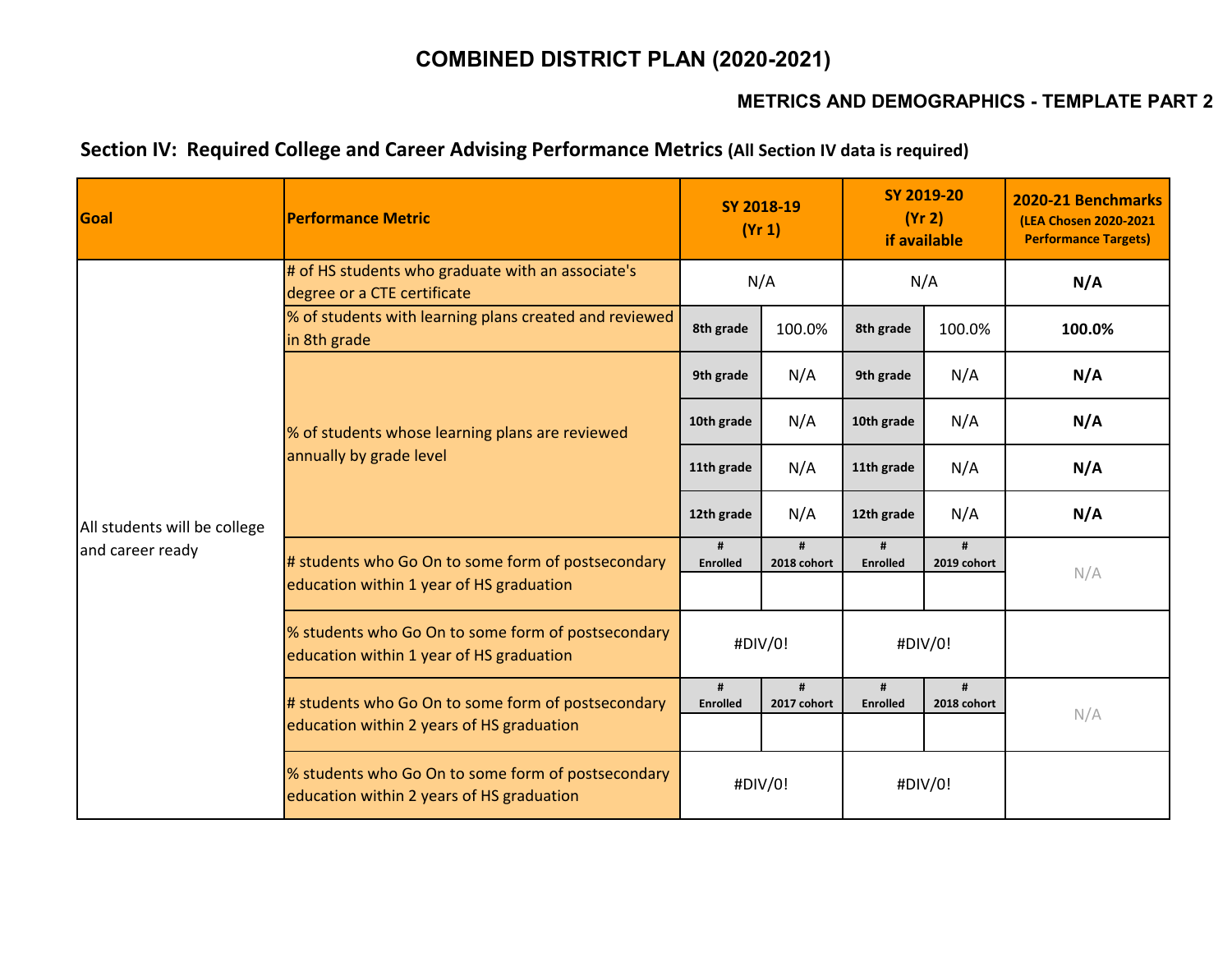### **METRICS AND DEMOGRAPHICS - TEMPLATE PART 2**

### **Section V: College and Career Advising - LEA Chosen Performance Metrics (at least 1 required)**

| <b>Performance Metric</b>                             | SY 2018-19<br><b>Results</b> | SY 2019-20<br><b>Results</b><br>if available | 2020-21 Benchmarks<br>(LEA Chosen 2020-2021<br><b>Performance Targets)</b> |
|-------------------------------------------------------|------------------------------|----------------------------------------------|----------------------------------------------------------------------------|
| % of students enrolled in "overload" credits via IDLA | 5%                           | 12%                                          | 20%                                                                        |
|                                                       |                              |                                              |                                                                            |
|                                                       |                              |                                              |                                                                            |

### **Section VI: Literacy Intervention - LEA Chosen Performance Metrics (at least 1 required)**

| <b>Performance Metric</b>                                                        | SY 2018-19<br><b>Results</b> | <b>2019-20 Benchmarks</b><br>(LEA Chosen 2019-20<br><b>Performance Targets)</b> | SY 2019-20<br><b>Results</b><br><b>if available</b> | 2020-21 Benchmarks<br>(LEA Chosen 2020-2021<br><b>Performance Targets)</b> |
|----------------------------------------------------------------------------------|------------------------------|---------------------------------------------------------------------------------|-----------------------------------------------------|----------------------------------------------------------------------------|
| % of students who met/exceeded RIT Growth Goal<br>on NWEA Map Growth Assessments | 64.0%                        | 60.0%                                                                           | 69.00%                                              | 60.0%                                                                      |
|                                                                                  |                              |                                                                                 |                                                     |                                                                            |
|                                                                                  |                              |                                                                                 |                                                     |                                                                            |